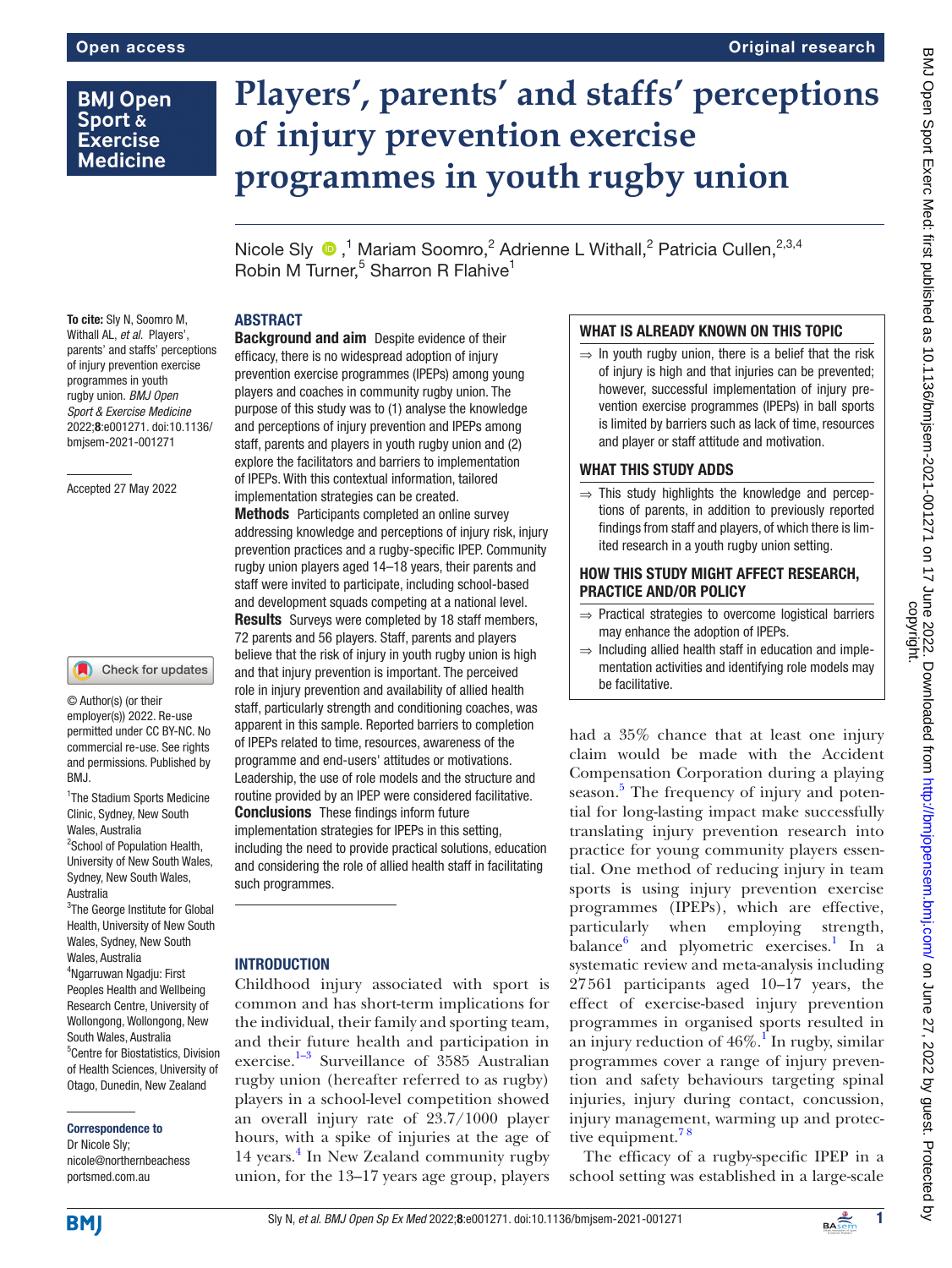randomised controlled trial including players aged 14–18years. [9](#page-7-4) Designed to be performed at the beginning of a training session or match, when completed at least three times per week, the programme resulted in 72% fewer match injuries overall and a 59% reduction in concussion incidence.<sup>9</sup> However, the intention-totreat analysis showed unclear effects on overall match injuries due to poor compliance. This demonstrates how important it is that the programme is performed as intended. Implementation frameworks guide aspects of implementation that need to be considered in a complex community environment, $10^{11}$  one of which is the RE-AIM framework.[11–13](#page-7-6) This framework measures Reach, Efficacy/Effectiveness, Adoption, Implementation and Maintenance. Evidence exists regarding the reach and effectiveness of IPEPs in rugby,  $814$  but if injury prevention strategies are not performed as intended in the community, then similar outcomes cannot be achieved. $713$ 

Stakeholders' attitudes and beliefs regarding injury risk and prevention are important to understand, as they play a role in the adoption of IPEPs. $15$  The Healthbelief model outlines the dimensions of perceived susceptibility, perceived severity, perceived benefits and perceived barriers as determinants of the adoption of safety behaviours.<sup>16</sup> This study aimed to describe staff members', players' and parents' knowledge and perceptions of injury risk, injury severity and injury prevention in youth rugby union in Australia and explore facilitators and barriers to performing an IPEP. With this insight, implementation planning can be tailored to suit the needs of this population to help bridge the gap between effective interventions and implementation.

# **METHODS**

#### **Participants**

Parents and staff of rugby players aged 14–18 years were invited to answer a survey between 21 October 2019 and 12 March 2020 in Australia. The teams of interest participated in an interschool competition or state-based squads (Under 16 and Under 19) competing in a national competition.

#### **Survey**

The survey created on Qualtrics (Provo, Utah) Online Survey Software was distributed through an invitation email to all players, their parents and staff, including coaches, doctors, physiotherapists, strength and conditioning staff and team managers. Informed consent was obtained from all participants and a parent or guardian of participants <18 years of age.

The survey questions included (1) demographics, competition logistics and resources (9 questions); (2) knowledge and perceptions of injuries and injury prevention in rugby (21 questions) and (3) knowledge and perceptions of a rugby-specific IPEP (15 questions). Sections 2 and 3 were informed by previously described surveys and modified for a rugby setting.<sup>[17 18](#page-7-10)</sup> The survey was then assessed for face validity, scope and clarity in

consultation with experts in rugby, concussion and sports medicine and trialled by rugby management staff that were not eligible participants, as they did not work at the youth level. The IPEP was described as 'performing a rugby union specific balance, agility and strength warm-up programme, two to three times a week, for 20min before matches and training sessions', with details of the space and equipment requirements. The survey included multiple-choice questions, both single answer and up to three selections, and questions scored on an ordinal 5-point Likert scale.[19](#page-7-11) For example, (1) *strongly agree, (2) agree, (3) neither agree nor disagree, (4) disagree, (5) strongly disagree*. Participants were invited to describe their perceived facilitators and barriers and provide feedback on previous experience using IPEPs using multiplechoice and free-text questions. Where a participant had completed <20% of the survey, their response was deemed incomplete and not included in analyses.

#### Data analysis

Multiple-choice questions were analysed using descriptive statistics and displayed as the percentage of respondents in the category (staff, parent or player) that nominated each response. Where questions allow more than one response, these percentages can add >100%. After reading all of the responses and identifying patterns of feedback, free-text responses to the open-ended questions regarding barriers and facilitators underwent thematic analysis.<sup>20</sup> Some of these examples are provided within their nominated theme.

#### Patient and public involvement

Patients and the public were not invited to comment on the study design, assess the burden of participation or contribute to data analysis or the preparation of the manuscript. The survey was disseminated by representatives of the participating schools and staff of Rugby Australia.

#### RESULTS

#### **Participants**

A total of 18 staff, 72 parents and 56 players completed the survey, with a mean age of 37, 44 and 16 years, respectively. The sample included Under 16 and Under 19 state-based squads, one public school and two private schools, with a response rate of 7.3% (146/2010). Characteristics of respondents are detailed in [table](#page-2-0) 1.

#### Beliefs and attitudes about injury and injury prevention in rugby union

When asked to rate overall injury risk in youth rugby union, most participants selected 'high' or 'extremely high'. Among the staff, many agreed or strongly agreed that, in general, injuries are preventable (44.5%). However, nearly as many neither agreed or disagreed (38.9%). A smaller proportion of parents (30.6%) and players (39.3%) agreed that injuries are preventable, again with an equivalent number neither agreeing nor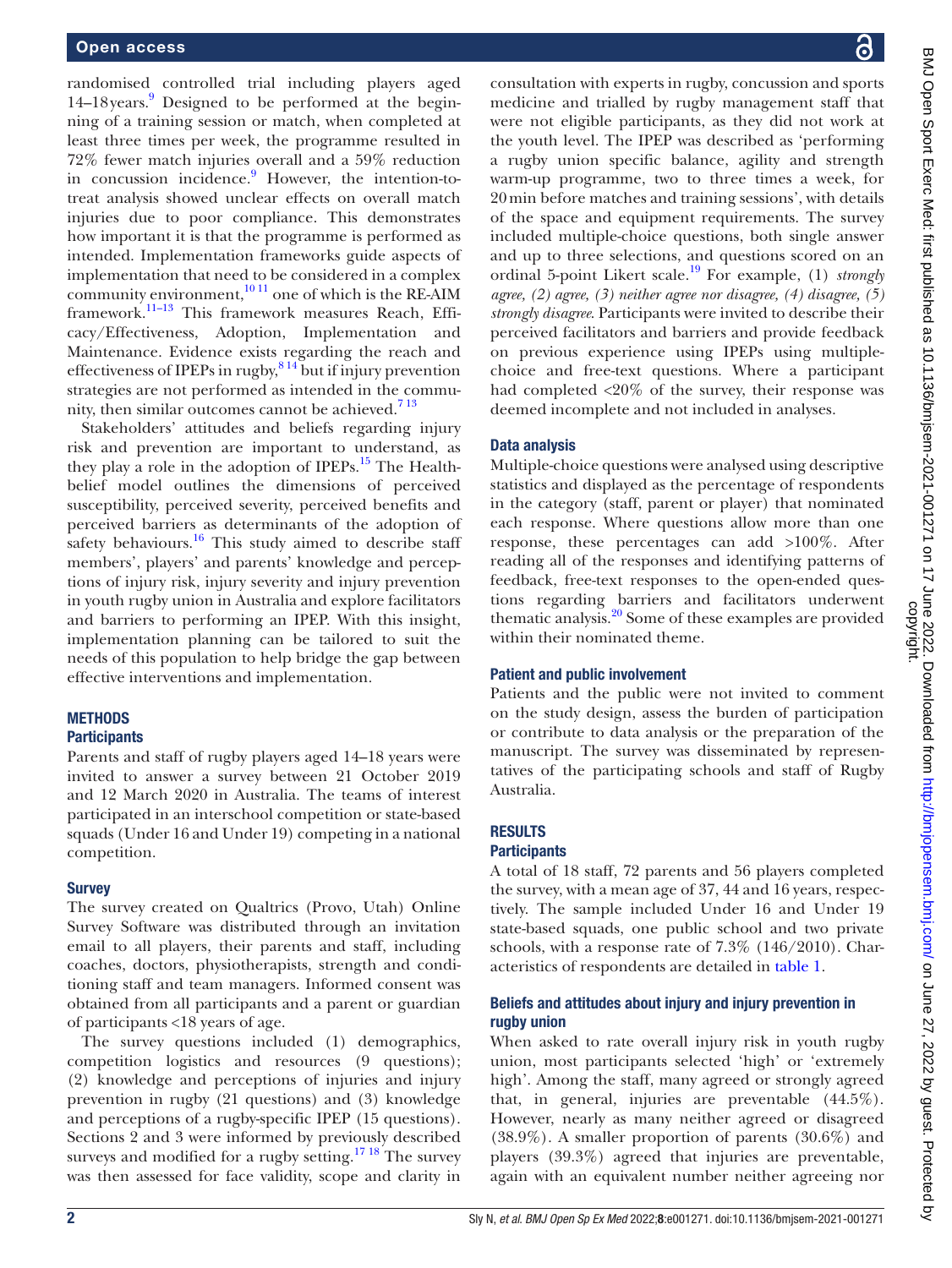<span id="page-2-0"></span>

| Characteristics of respondents (n=146)<br><b>Table 1</b> |                                                                                                         |                                                                   |                                                   |                                                 |
|----------------------------------------------------------|---------------------------------------------------------------------------------------------------------|-------------------------------------------------------------------|---------------------------------------------------|-------------------------------------------------|
|                                                          |                                                                                                         | Staff $n=18$<br>$n$ (%)                                           | Parent n=72<br>$n$ (%)                            | Player n=56<br>$n$ (%)                          |
| Competition*                                             | Under 16<br>Under 19<br>School (14-18)                                                                  | $1(5.6\%)$<br>$9(50.0\%)$<br>8 (44.4%)                            | 6(8.3%)<br>$0(0\%)$<br>65 (90.3%)                 | $2(3.6\%)$<br>6(10.7%)<br>46 (82.1%)            |
| Gender of respondent                                     | Male<br>Female                                                                                          | 14 (77.8%)<br>4 (22.2%)                                           | 45 (62.5%)<br>27 (37.5%)                          | 56 (100%)<br>$0(0\%)$                           |
| Current role                                             | Coach<br><b>Team Manager</b><br>Director of Rugby<br>Physiotherapist<br>Strength and Conditioning staff | 8 (44.4%)<br>5(27.8%)<br>$1(5.6\%)$<br>$2(11.1\%)$<br>$2(11.1\%)$ | <b>NA</b>                                         | <b>NA</b>                                       |
| Years of work experience                                 | $1-10$ years<br>$2-5$ years<br>5-10 years<br>$>10$ years                                                | $2(11.1\%)$<br>5(27.8%)<br>5(27.8%)<br>6(33.3%)                   | <b>NA</b>                                         | <b>NA</b>                                       |
| Highest level of play†                                   | Community/Club/School National<br>International<br>Not applicable                                       | 8 (44.4%)<br>3(16.7%)<br>5(27.8%)<br>$0(0\%)$                     | 39 (54.2%)<br>6(8.3%)<br>$1(1.4\%)$<br>26 (36.1%) | 38 (69.1%)<br>14 (25.5%)<br>3(5.5%)<br>$0(0\%)$ |

\*Competition refers to the competition level that the player, their parent or the staff member is involved in. Under 16 and Under 19 refer to state-based development squads.

†The highest level of play achieved by the respondent personally.

NA, not applicable.

disagreeing (30.6%, 39.3%). However, reducing a player's risk of injury was rated as 'very important' or 'absolutely essential' by 94.4% of staff, 90.3% of parents and 78.6% of players.

Concussion, knee ligament injury and a broken bone were rated as 'serious' by most respondents. Notably, concussion was given the highest rating ('very serious') on a 5-point Likert scale by 67% of staff and 69% of parents, but only 23% of players.

The percentage of respondents indicating who they consider responsible for administering injury prevention programmes is shown in [figure](#page-3-0) 1.

All but one staff member selected the strength and conditioning/fitness coach as the most appropriate person, followed by the physiotherapist and coach. The majority of players indicated the coach, strength and conditioning coach and physiotherapist roles, with parents allocating the sports teacher as also playing a role in injury prevention. In this sample, in all but the 14-year-old school group (48.0%), two-thirds or more (70.6%–100%) indicated that they had access to a strength and conditioning coach during training sessions. Access to a physiotherapist during training sessions was indicated by a majority of respondents in all but the 15-year-old school category (46.4%), becoming increasingly common in the 16-year-old and open school groups (70.6% and 80.0%, respectively). State-based squads largely had access to both staff members in Under 16 (86.4%) and Under 19 (100%).

## Barriers and facilitators

Barriers identified by respondents are shown in [figure](#page-4-0) 2.

The leading barriers across all respondent groups were poor attitude or motivation of players (67.8%), poor attitude or motivation of staff (45.2%), time constraints (43.8%), lack of awareness of programmes (40.4%) and poor punctuality or player attendance  $(34.9\%).$ 

Positive aspects experienced when using IPEPs selected by respondents are shown in [figure](#page-5-0) 3.

Participants provided free-text responses regarding barriers (86 responses) and facilitators (88 responses) to completing an IPEP. Examples are shown in [boxes](#page-5-1) 1 and [2](#page-5-1).

There was variation between staff, parent and player free-text responses when they focused on facilitators. Staff reported access to space and equipment (22.2%), punctuality (22.2%) and a positive attitude or motivation of staff (22.2%). Parents and players indicated that the use of structure and routine was a facilitator (17.9%), strong leadership (12.5%), sufficient time (4.7%) and a positive attitude or motivation of the players (4.7%). Of note, players and parents considered having an example set by their peers or professional rugby players to be a facilitator.

Only 2% of respondents, all from a school programme, reported that they had only one field-based training session per week, which, in addition to a weekly match, would not allow the team to complete the IPEP three times a week as a supervised group.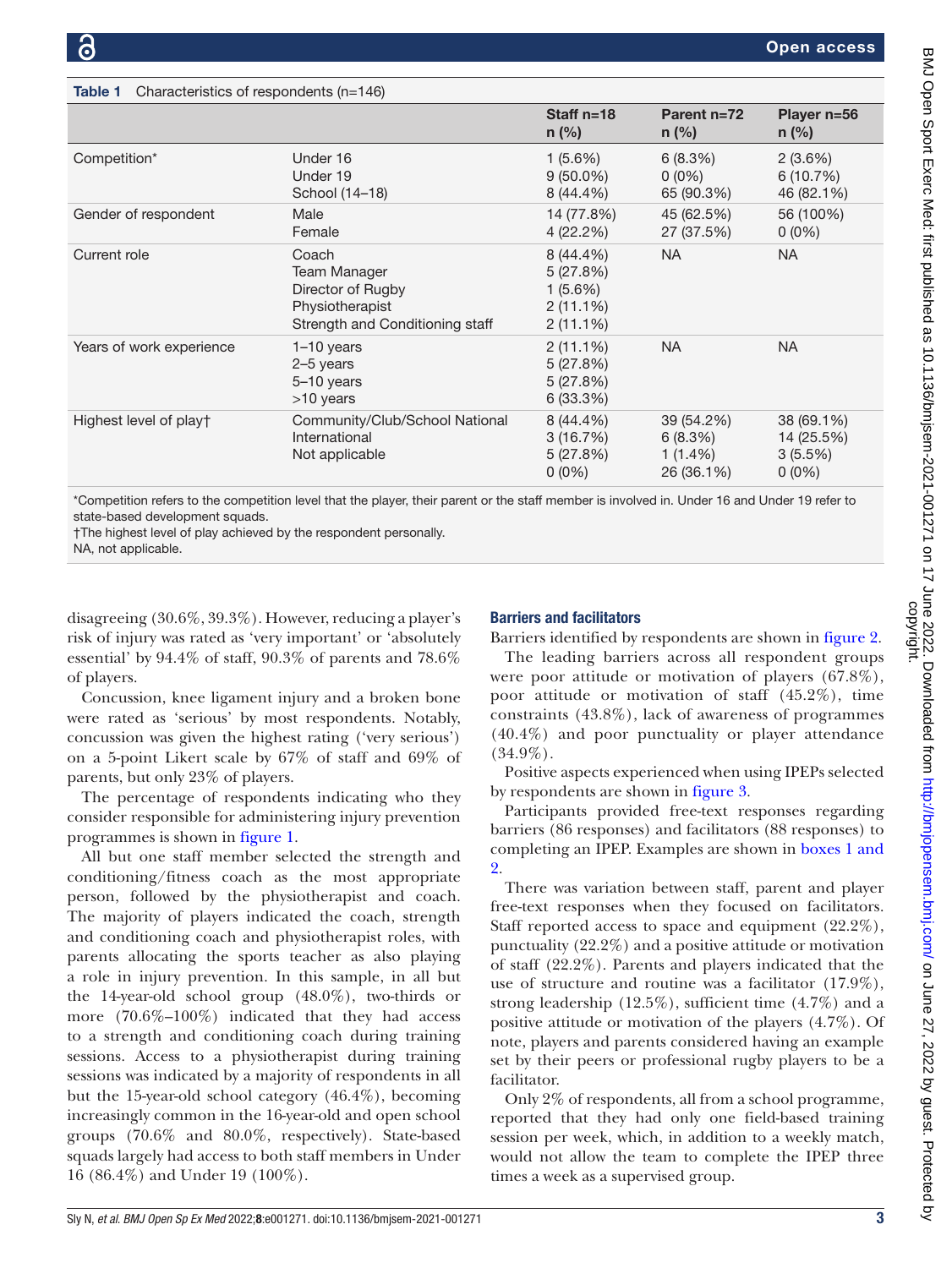



<span id="page-3-0"></span>Figure 1 The percentage reported by parents, staff and players for who they consider responsible for administering injury prevention programmes in a youth rugby union setting. Up to three responses were allowed.

#### **DISCUSSION**

There is a lack of evidence on the implementation context and the barriers and facilitators that impact the translation of research into practice.<sup>[11 21](#page-7-6)</sup> This is particularly true in community rugby, specifically in the adolescent sphere. To influence the adoption of a programme, first, we need to understand all relevant stakeholders' knowledge and attitudes that drive injury prevention decisions and behaviour.<sup>1015</sup> Owoeye *et al* highlights the need for dissemination and implementation research to consider the broad contextual factors that influence injury prevention behaviour, as well as the complex interactions between these. $22$ 

This study describes the perceptions of the players as end-users and other actors, such as parents and staff, who are potential influencers on the effectiveness of prevention strategies. $2^{22}$  <sup>23</sup> The role of other staff members in addition to the coach was apparent in this population. Identified barriers to adoption and implementation included awareness of the programme and practical factors such as time, punctuality, space and equipment. Another common theme was the attitudes or motivations of end-users. Facilitators included strong and effective leadership, the use of role models, peer support and

focusing on structure and routine, which is a strength of IPEPs designed to be used as an alternative warm-up.

Perceived susceptibility to injury and injury serious-ness can influence injury prevention behaviours.<sup>[15](#page-7-8)</sup> This survey suggests that there is a belief that the risk of injury is high and that injury prevention is of high importance in this context. However, a lack of incentive was indicated as a barrier to IPEP adoption, despite their potential for injury prevention. This is consistent with findings in rugby players in English schools, where injury risk was also perceived as high, with coaches agreeing more frequently than players that injuries can be prevented. $^{24}$  Both concussion and knee ligament injuries were considered particularly serious by this group. Emphasising injury reductions in these areas addresses an important issue for end-users and may incentivise and influence their decision to adopt an injury prevention programme.<sup>[25](#page-7-15)</sup> There was a varied agreement regarding the ability of rugby union injuries to be prevented. However, this may reflect the interpretation of the survey question, which did not define whether this applied to all rugby injuries or select injuries: "In general, do you think that youth rugby union injuries are preventable".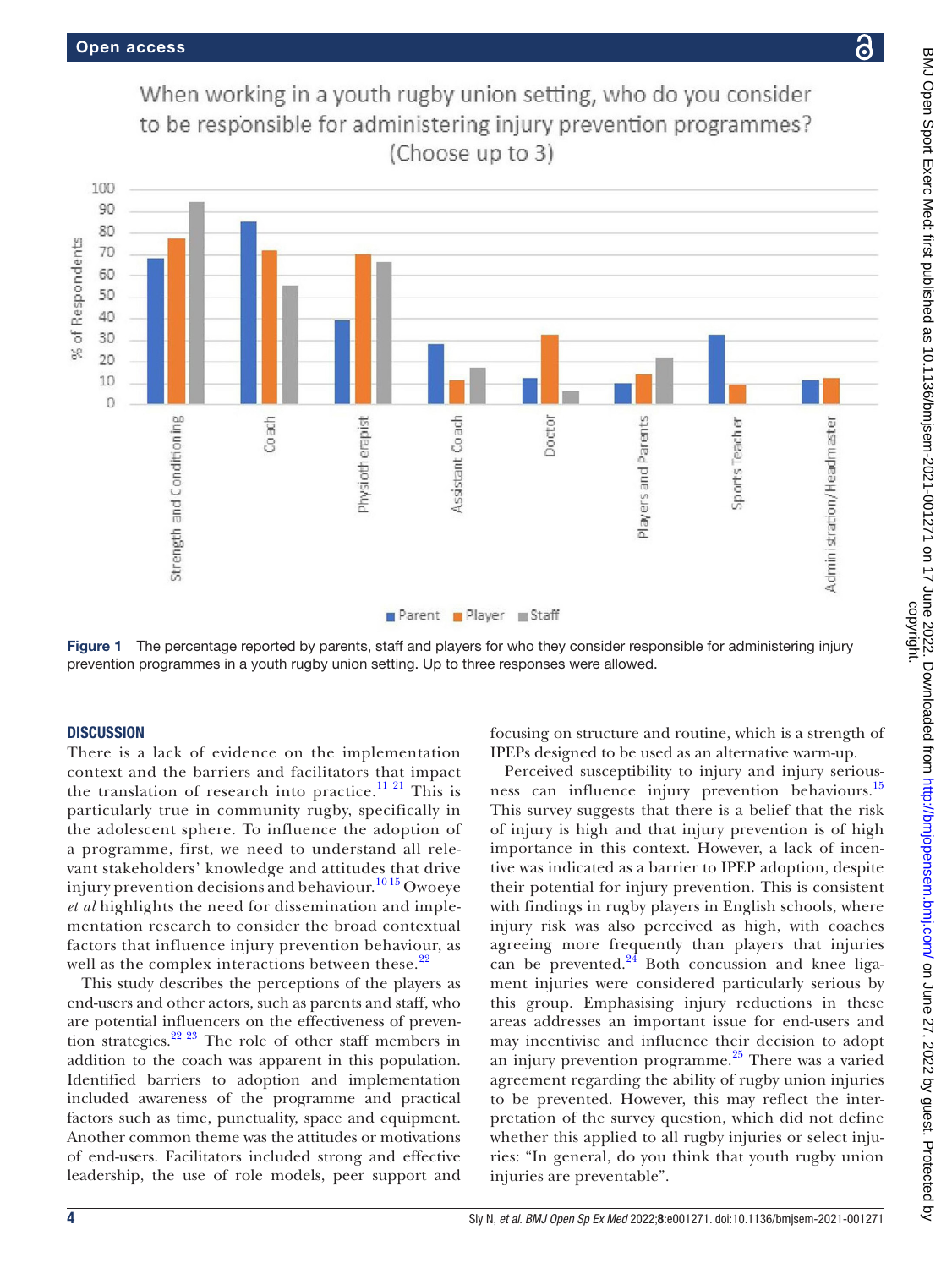

<span id="page-4-0"></span>Figure 2 The percentage of respondents who selected each barrier to use an injury prevention exercise programme (IPEP). Multiple selections were allowed.

Awareness of the evidence supporting a programme was considered facilitative by 3.4% of respondents in this study and has been noted in other ball sports.<sup>26</sup> A stakeholder's perception of the quality and strength of evidence that supports a programme's ability to reduce injury was noted as a key facilitator in focus groups evaluating the iSPRINT school-based physical education programme[.27](#page-7-17) Norcross *et al* highlighted a need to demonstrate the relative advantage over current warm-up practices when influencing adoption among high school soccer and basketball coaches.<sup>25</sup> This may assist with obtaining 'buy-in', a concept that multiple respondents specified.

ര

At a community level, research in other ball sports has focused on coaches as the delivery agents of IPEPs.<sup>17 26</sup> <sup>28</sup> However, the availability of and perception of the role of allied health staff in administering IPEPs was evident in this cohort. Access to these staff will vary across community settings. Brown *et al* found that most rugby players chose either the coach or physiotherapist as preferred education sources on injury prevention, including warming up.[29](#page-7-18) In elite youth football, fitness coaches were observed to be the primary programme deliverers with the support of physiotherapists.[30](#page-7-19) Dedicating a staff member other than the coach to warm-up may improve player supervision and motivation, and reinforce the structure and routine suggested as facilitators by respondents. Strength and conditioning coaches' and physiotherapists' skill sets include teaching correct exercise techniques, which may also improve exercise fidelity. This was low in youth floorball participants, with only three of five exercises

completed according to instructions.<sup>31</sup> While coaches remain key drivers of IPEPs in rugby, $24$  where available, the role of allied health staff should be considered, to improve adoption, implementation and maintenance.

Lack of time $^{24}$  and poor staff and player attitude and motivation are commonly cited barriers in previous research in ball sports.<sup>25 26 28</sup> Practical training and directly addressing these concerns in education efforts could assist in overcoming these barriers. $32$  Lack of time was the third most often cited barrier to completing an IPEP in this study. This may be partly attributed to players' poor punctuality and a frequently identified barrier, effectively shortening training sessions. Education should reinforce that the IPEP is intended as an alternative to current warm-up strategies, as incorporating an intervention into regular training sessions has been cited as a facilitator and shown to improve compliance. $21 28$  In particular, punctuality is largely controlled by parents and players once coaches establish clear expectations and standards. Given the expressed importance of injury prevention to parents and players, existing communication channels such as newsletters could be used to deliver key messages when launching an IPEP, which may differ from those targeted at coaches.<sup>9</sup>

A dose-effect response was demonstrated when using the Activate IPEP. Compared with twice weekly, there were 39% fewer match injuries in those that completed three or more sessions a week.<sup>9</sup> In this cohort, the opportunity for sufficient frequency of exposure is not a significant barrier, given that only 2% of respondents had less than three total matches or training sessions per week.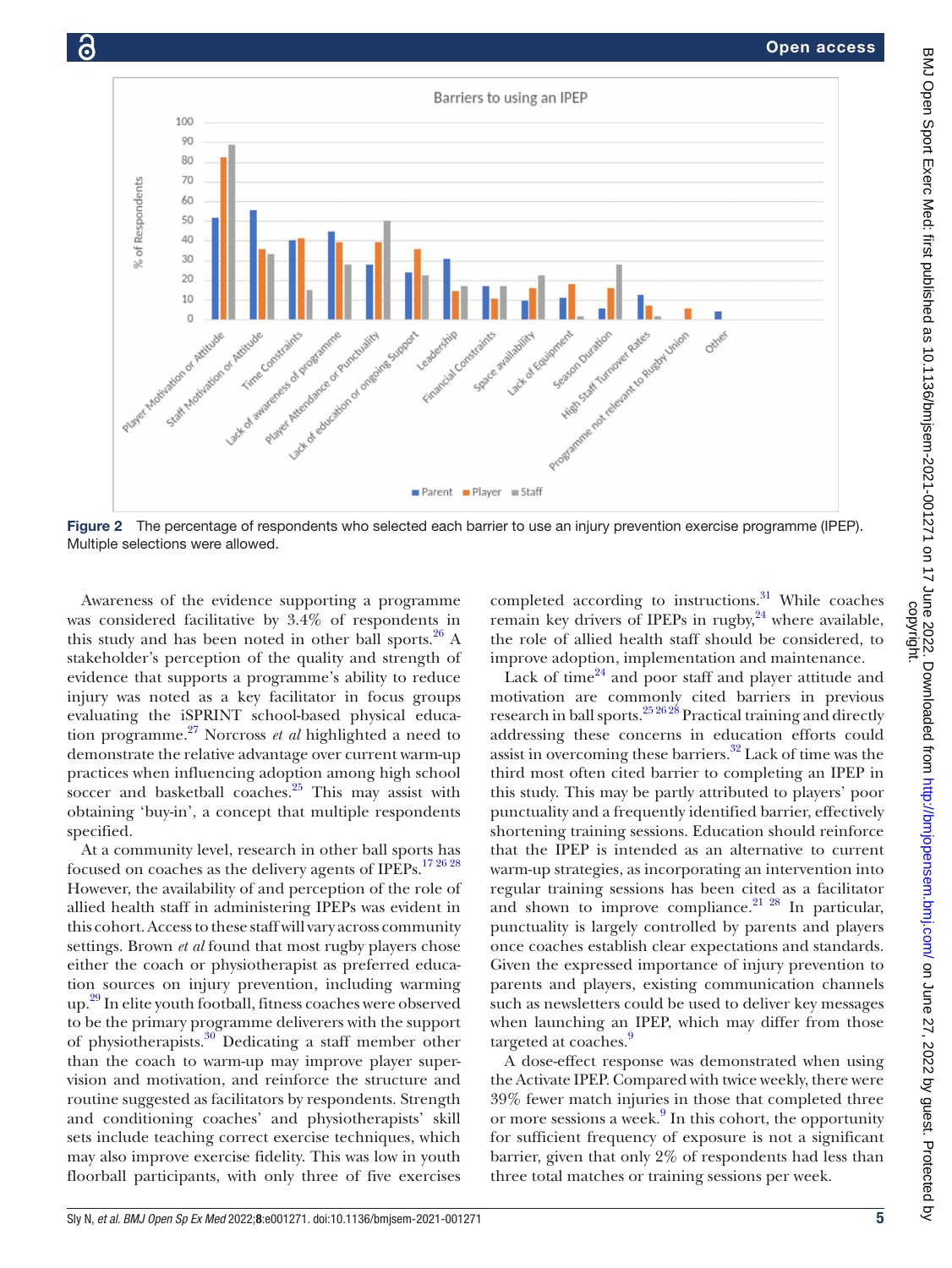



<span id="page-5-0"></span>Figure 3 The percentage of respondents who selected each positive aspect they experienced regarding available injury prevention exercise programmes (IPEPs). Multiple selections were allowed.

## **Box 1** Examples of barriers to using an injury prevention exercise programme reported by respondents in free-text responses, summarised and categorised into themes

#### <span id="page-5-1"></span>**Theme**

Poor attitude or motivation of the players

- ⇒ Lack of interest
- ⇒ Lack of commitment and concentration
- ⇒ Engagement, taking it 'as a joke'
- $\Rightarrow$  Lack of incentive (extrinsic motivation)
- Limitations related to the programme
- ⇒ "We just want to have fun"
- $\Rightarrow$  Lack of interesting activities
- ⇒ Lack of variation
- Poor attitude or motivation of staff
- $\Rightarrow$  Coach not 'buying in'
- ⇒ Lack of enthusiasm
- $\Rightarrow$  Lack of incentive (extrinsic motivation)
- $\Rightarrow$  Culture and tradition (resistance to change from current practice) Lack of leadership in implementation of the programme
- ⇒ "The coach didn't watch us"
- ⇒ No direction
- ⇒ Not making a plan
- Coordination and organisation

Poor player attitude and motivation rated highly as a barrier, with free-text responses indicating the need for programmes to be fun and engaging. In particular, it was desired that the content of IPEPs includes exercise variation and progression and that they are rugby-specific, similar to previous soccer study findings.[26 33](#page-7-16) Barden *et al* identified player and coach concerns regarding a lack of ball work and player enjoyment of the programme.<sup>[24](#page-7-14)</sup> The perceived need for the programmes may be improved if education addresses players' desire to play without restriction from injury and the use of role models.<sup>[12 34](#page-7-23)</sup>

The theme of leadership was more prevalent among the parents' and players' group, with statements referring to both policy creation and the coach's actions. Supervising and motivating players, setting standards, rules such as 'no warm-up, no play', planning and organisation featured in responses. Another leadership opportunity that impacts the motivation of players and staff is rolemodelling[.12 34 35](#page-7-23) Resources could include images and video footage of appropriate role models at an organisational level. Although both professional players and senior players demonstrating the programme were suggested as facilitators in survey responses, electing to use elite sportspeople should be approached with caution. The participant needs to be able to identify closely with the

ဥ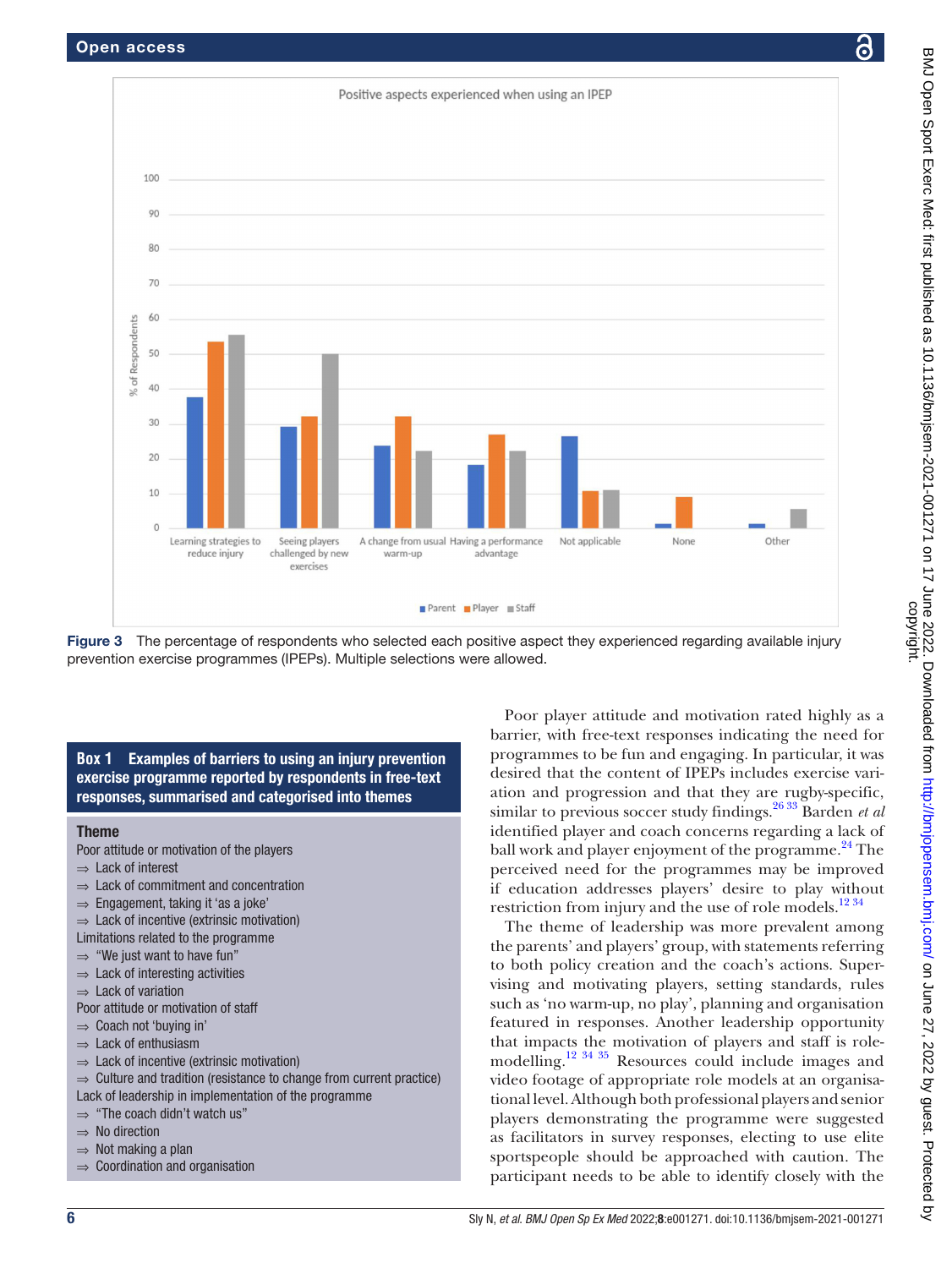**Theme** 

⇒ Consistency

## be of interest. **CONCLUSION Box 2** Examples of facilitators to using an injury prevention exercise programme as reported by respondents in free-text responses, summarised and categorised into themes Positive behaviour change through the use of structure and routine  $\Rightarrow$  A part of the normal routine  $\Rightarrow$  Put into the schedule  $\Rightarrow$  Incorporating the programme into the training session  $\Rightarrow$  Getting 'into the rhythm of it' ⇒ If it happened often, we would get used to it ⇒ Doing the same thing every day in a structured way Strong leadership displayed by coaches and/or administration with the creation of rules or policy  $\Rightarrow$  Setting standards at the beginning of the season ⇒ No warm-up, no play  $\Rightarrow$  Run and supervised by the coach ⇒ Making it school policy ⇒ Making it mandatory ⇒ Disciplinary action for failure to complete Leadership through positive role modelling

⇒ Being driven by senior players

- ⇒ Having professional players demonstrate it
- ⇒ Having all players do it/if the whole team is involved
- Positive attitude of the players
- ⇒ Discipline
- ⇒ Focus
- Positive attitude of the staff
- ⇒ 'Buy in'
- ⇒ Discipline
- $\Rightarrow$  Coaches realise how valuable it is

role model to effect behavioural change. $35$  The Open squad and the Captains are leaders among their peers at the school level. They could be used to demonstrate the programme in training and lead by example, particularly if a highly visible location is available on match day.

This study was limited as it was a cross-sectional survey that is descriptive in nature, with a poor response rate, contributed to by the need for parental consent before distributing to minors. Generalisation needs to be undertaken with caution. There was, however, representation across a variety of school and development squad settings. The results may also be affected by non-response bias with incomplete survey data not included in the analysis. The inclusion of parents as potential influencers and participants in both interschool and national competitions was a strength of this study and the use of both multiple-choice and free-text responses to enrich the qualitative data.

Future research could address the effectiveness of implementation strategies using postseason surveys and data collection regarding attitudes, adoption, compliance and correct execution of the IPEP. Long-term studies are needed to assess factors that influence the maintenance phase and address the different ecological levels within the RE-AIM Sports Setting Matrix, $\frac{11}{11}$  $\frac{11}{11}$  $\frac{11}{11}$  including the

impact of policy. Focus groups, interviews and concept mapping $30$  approaches are alternative methods for evaluating participant knowledge and beliefs. The role of a mobile application in both programme guidance and data collection to track compliance and progression may

This study has identified features of the current implementation context, injury prevention knowledge, perceptions of responsibility for injury prevention and barriers to implementing IPEPs in youth rugby union. Staff, parents and players agree that the risk of injury is high, that injuries can be serious and that preventing injury is important. Allied health staff such as strength and conditioning coaches should be considered a viable alternative to coaches where available, although coaches remain key influencers and leaders in this setting. Facilitators and barriers are in agreement with other ball sports. However, further research is required to understand how to best influence the behaviour of key drivers and sustain programme use. These findings may be used to inform education and implementation strategies to enable the real-world effectiveness of these programmes.

Contributors NS conceptualised the study, reviewed the literature, designed the questionnaire and led the writing of the manuscript. NS is the guarantor for this study. MS completed the questionnaire on Qualtrics, assisted the methods section and conducted analysis. All authors critically revised the manuscript, provided feedback and approved the final draft.

Funding The authors have not declared a specific grant for this research from any funding agency in the public, commercial or not-for-profit sectors.

Competing interests None declared.

Patient and public involvement Patients and/or the public were involved in the design, or conduct, or reporting, or dissemination plans of this research. Refer to the 'Methods' section for further details.

Patient consent for publication Not applicable.

Ethics approval This study was approved by University of New South Wales' Human Research and Ethics Committee (HC190271). Participants gave informed consent to participate in the study before taking part.

Provenance and peer review Not commissioned; externally peer reviewed.

Data availability statement Data are available on reasonable request. Data may be supplied in an unidentifiable format on reasonable request to the corresponding author.

Open access This is an open access article distributed in accordance with the Creative Commons Attribution Non Commercial (CC BY-NC 4.0) license, which permits others to distribute, remix, adapt, build upon this work non-commercially, and license their derivative works on different terms, provided the original work is properly cited, appropriate credit is given, any changes made indicated, and the use is non-commercial. See:<http://creativecommons.org/licenses/by-nc/4.0/>.

#### ORCID iD

Nicole Sly <http://orcid.org/0000-0001-6402-1271>

#### REFERENCES

- <span id="page-6-0"></span>1 Rössler R, Donath L, Verhagen E, *et al*. Exercise-based injury prevention in child and adolescent sport: a systematic review and meta-analysis. *[Sports Med](http://dx.doi.org/10.1007/s40279-014-0234-2)* 2014;44:1733–48.
- 2 Maffulli N, Longo UG, Gougoulias N, *et al*. Long-term health outcomes of youth sports injuries. *[Br J Sports Med](http://dx.doi.org/10.1136/bjsm.2009.069526)* 2010;44:21–5.
- 3 Caine DJ, Golightly YM. Osteoarthritis as an outcome of paediatric sport: an epidemiological perspective. *[Br J Sports Med](http://dx.doi.org/10.1136/bjsm.2010.081984)* 2011;45:298–303.